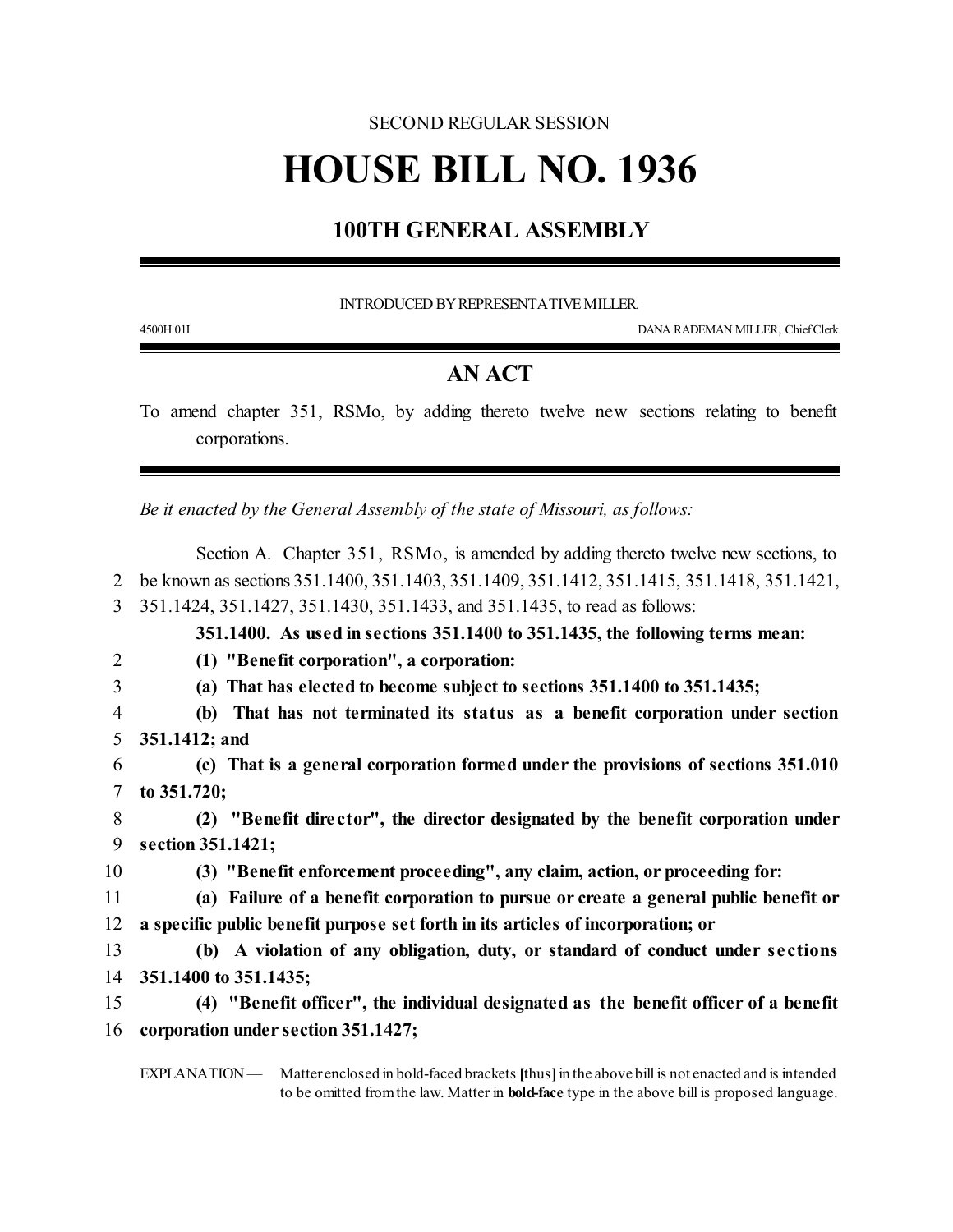**(5) "General public benefit", a material positive impact on society and the environment, taken as a whole, from the business and operations of a benefit corporation, assessed taking into account the impacts of the benefit corporation as reported against a third-party standard;**

 **(6) "Independent", having no mate rial re lationship with a benefit corporation or a subsidiary of the benefit corporation, provided that serving as benefit director or benefit officer of a benefit corporation shall not constitute a material relationship. A material relationship between an individual and a benefit corporation or any of its subsidiaries shall be conclusively presumed to exist if:**

 **(a) The individual is, or has been within the last three years, an employee other than a benefit officer of the benefit corporation or its subsidiary;**

 **(b) An immediate family membe r of the individual is, or has been within the last three years, an executive officer other than a benefit officer of the benefit corporation or its subsidiary; or**

 **(c) There is beneficial or record ownership of five percent or more of the outstanding shares of the benefit corporation, calculated as if all outstanding rights to acquire equity interests in the benefit corporation had been exercised, by:**

**a. The individual; or**

**b. An entity:**

**(i) Of which the individual is a director, an officer, or a manager; or**

 **(ii) In which the individual owns beneficially or of record five percent or more of the outstanding equity interests, calculated as if all outstanding rights to acquire equity interests in the entity had been exercised;**

**(7) "Minimum status vote", a vote that satisfies the following conditions:**

 **(a) If a business corporation, in addition to any other approval or vote required by the articles of incorporation or bylaws of the benefit corporation:**

 **a. The shareholders of every class or series are entitled to vote on the corporate action, regardless of a limitation stated in the articles of incorporation or bylaws on the voting rights of any class or series; and**

 **b. The corporate action is approved by vote of the shareholders of each class or series entitled to cast at least two-thirds of the votes that all shareholders of the class or series are entitled to cast on the action; or**

 **(b) If a domestic entity other than a business corporation, in addition to any other required approval, vote, or consent:**

 **a. The holders of every class or series of equity inte re st in the entity that are entitled to receive a distribution of any kind from the entity are entitled to vote on the**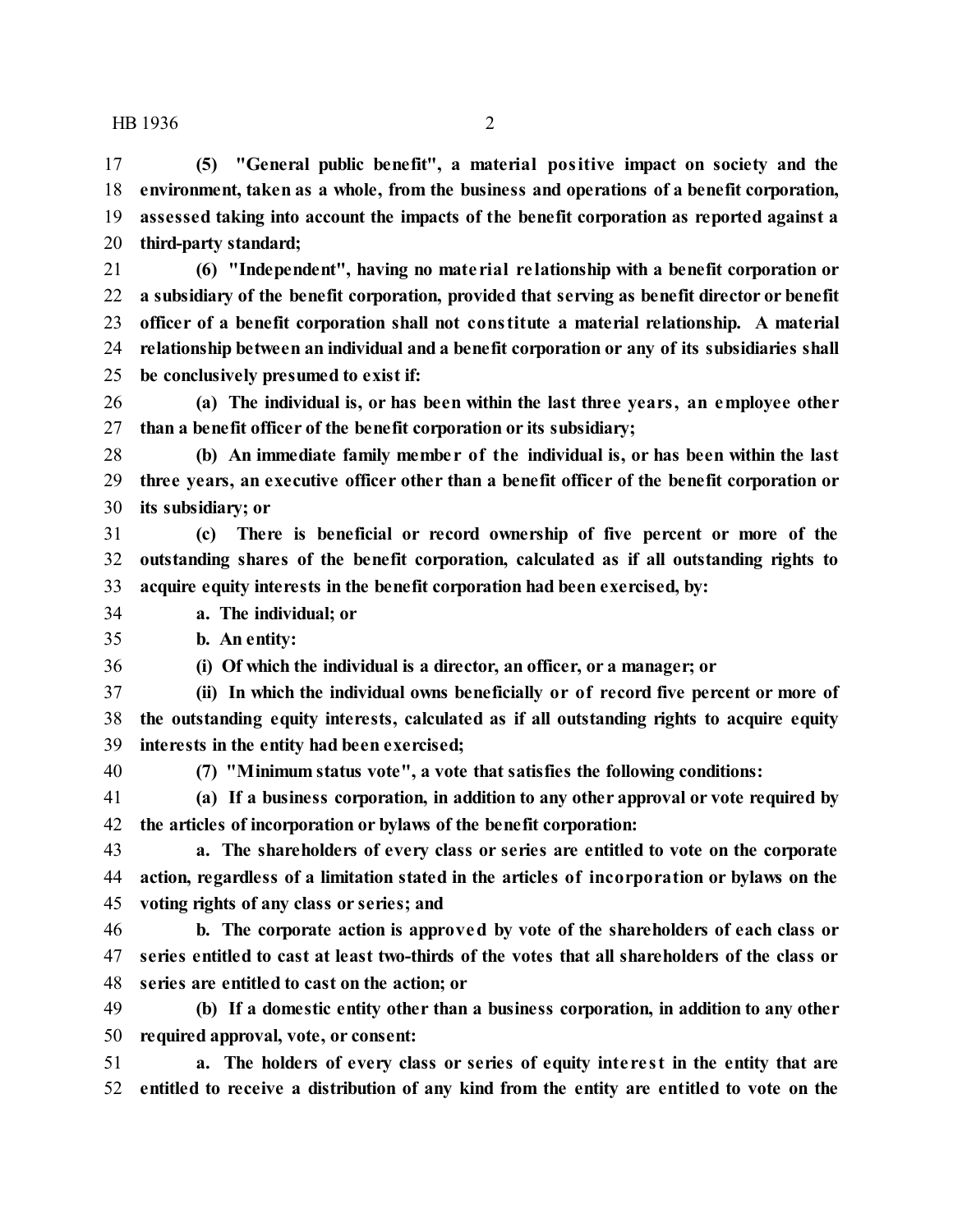**action, regardless of any otherwise applicable limitation on the voting or consent rights of any class or series; and**

 **b. The action is approved by the affirmative vote of the holders entitled to cast at least two-thirds of the votes or consents that all of those holders are entitled to cast on the action;**

**(8) "Specific public benefit", includes:**

 **(a) Providing low-income or underserved individuals or communities with beneficial products or services;**

 **(b) Promoting economic opportunity for individuals or communities beyond the creation of jobs in the normal course of business;**

**(c) Protecting or restoring the environment;**

**(d) Improving human health;**

**(e) Promoting the arts, sciences, or advancement of knowledge;**

- **(f) Increasing the flow of capital to entities with a purpose to benefit society or the environment; and**
- 

**(g) Conferring any other particular benefit on society or the environment;**

 **(9) "Subsidiary", in relation to a person, an entity in which the person owns beneficially or of record fifty percent or more of the outstanding equity interests;**

 **(10) "Third-party standard", a re cognized standard for defining, reporting, and assessing corporate social and environmental performance. Such standard shall:**

- **(a) Assess the effect of the business and its operations upon the interests listed in paragraphs (b), (c), (d), and (e) of subdivision (1) of subsection 1 of section 351.1418;**
- **(b) Be developed by an entity that is not controlled by the benefit corporation;**
- 

**(c) Be developed by an entity that both:**

 **a. Has access to necessary expertise to assess ove rall corporate social and environmental performance; and**

 **b. Uses a balanced multistakeholder approach to develop the standard, including a reasonable public comment period; and**

**(d) Keep the following information publicly available:**

 **a. The criteria considered when measuring the overall social and environmental performance of a business;**

**b. The relative weightings, if any, of those criteria;**

 **c. The identity of the directors, officers, material owners, and the governing body of the entity that developed, and controls revisions to, the standard;**

 **d. The process by which revisions to the standard and changes to the membership of the governing body are made; and**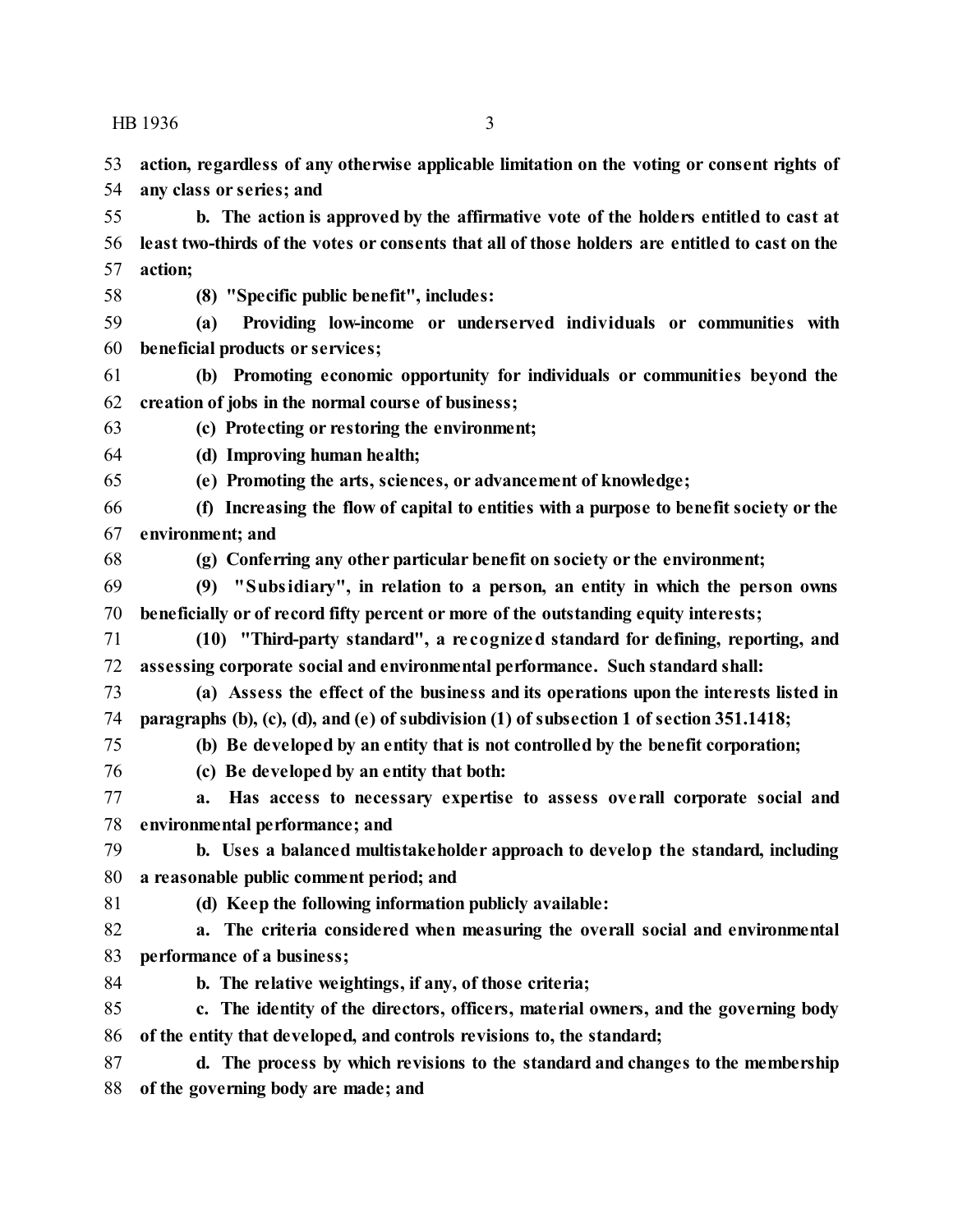**e. An accounting of the revenue and sources of financial supportfor the entity, with sufficient detailto disclose any relationships that could reasonably be considered to present a potential conflict of interest.**

**351.1403. 1. Sections 351.1400 to 351.1435 shall be applicable to all benefit corporations.**

 **2. All provisions of sections 351.010 to 351.720 relating to the administration, enforcement, interpretation, or amendment of such sections shall be applicable to sections 351.1400 to 351.1435, provided thatinall cases inwhichthe provisions of sections 351.1400 to 351.1435 are contrary to or inconsistent with the provisions of 351.010 to 351.720, the provisions of sections 351.1400 to 351.1435 shall take precedence over the provisions of sections 351.010 to 351.720.**

 **3. A provision of the articles of incorporation or bylaws of a benefit corporation shall not limit, be inconsistent with, or supersede any provision of sections 351.1400 to 351.1435.**

**351.1409. 1. Any existing corporation formed under the provisions of sections 351.010 to 351.720 may become a benefit corporation by amending its articles of incorporation to include a statement that the corporation is a benefit corporation. Such amendment shall be adopted by at least the minimum status vote.**

 **2. For any entity that is a party to a merger or consolidation or is the exchanging entity in a share exchange, if the surviving, new, or resulting entity in the merger, consolidation, or share exchange is intended to be a benefit corporation, such plan of merger, consolidation, or share exchange shall be adopted by at least the minimum status vote in order to be effective.**

**351.1412. 1. A benefit corporationmay terminate its status as such and cease to be subject to sections 351.1400 to 351.1435 by amending its articles ofincorporation to remove the statement that the corporation is a benefit corporation. Such amendment shall be adopted by at least the minimum status vote.**

 **2. If a plan of merger, conversion, or share exchange would have the effect of terminating the status of a business corporation as a benefit corporation, the plan shall not be effective unless adopted by at least the minimum status vote.**

 **3. Any sale, lease, exchange, or other disposition of all or substantially all of the assets of a benefit corporation, unless the transaction is in the usual and regular course of business, shall not be effective unless the transaction is approved by at least the minimum status vote.**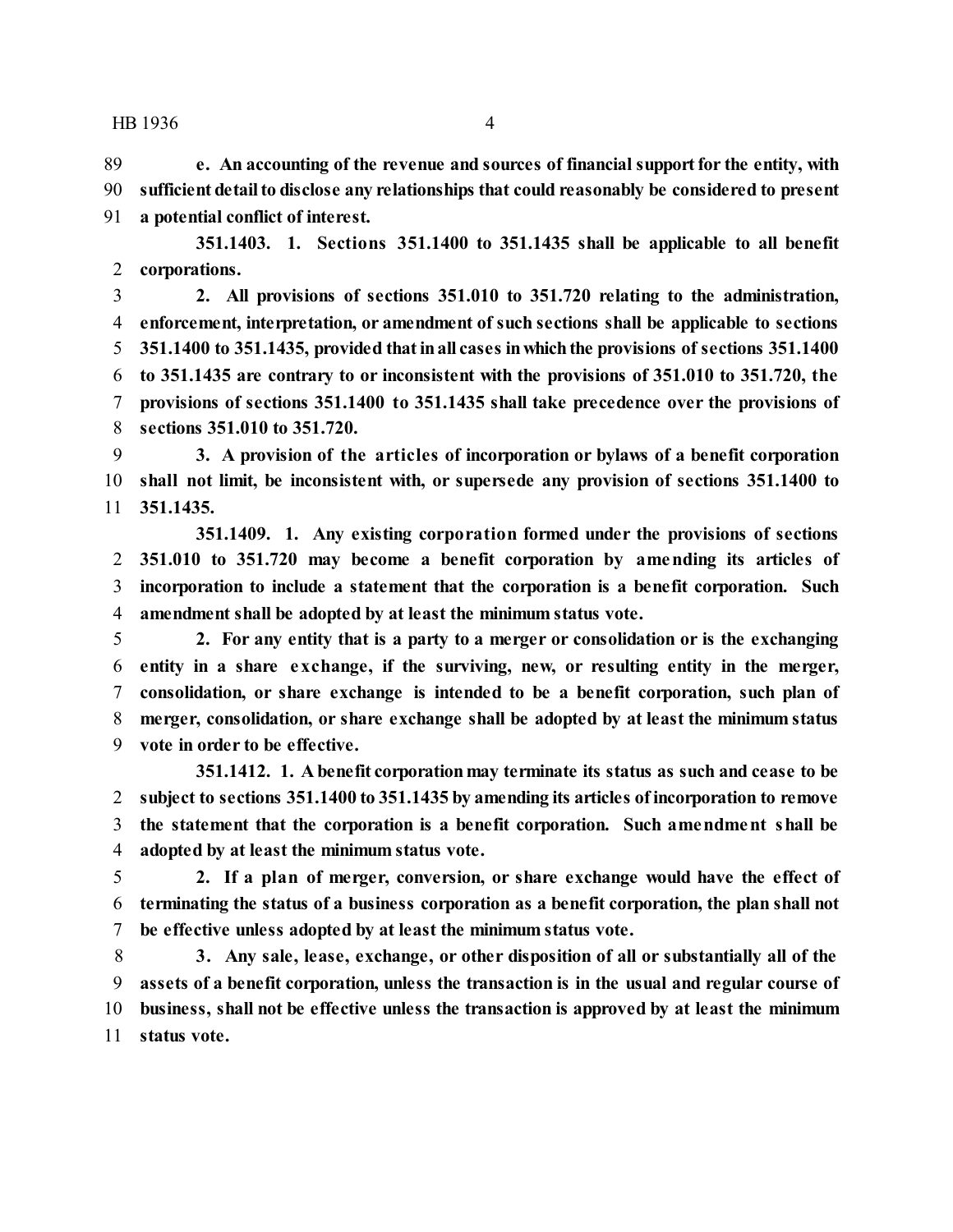**351.1415. 1. A benefit corporation shall create a general public benefit that shall be in addition to its purpose under sections 351.010 to 351.720 and any specific purpose set forth in the articles of incorporation in accordance with subsection 2 of this section.**

 **2. The articles of incorporation of a benefit corporation may identify one or more specific public bene fit purposes in addition to its purposes under sections 351.010 to 351.720 and subsection 1 of this section.**

 **3. A benefit corporation may amend its articles of incorporation to add, amend, or delete the identification of a specific public benefit. Such amendment shall be adopted by at least the minimum status vote.**

**351.1418. 1. In discharging the duties of their respective positions and in considering the best interests of the benefit corporation, the board of directors, committees of the board, and individual directors of a benefit corporation:**

**(1) Shall consider the effects of any action or inaction upon:**

**(a) The shareholders of the benefit corporation;**

 **(b) The employees and workforce of the benefit corporation, its subsidiaries, and its suppliers;**

 **(c) The interests of customers as beneficiaries of the general public benefit or specific public benefit purposes of the benefit corporation;**

 **(d) Community and societal factors, including those of each community in which offices or facilities of the benefit corporation, its subsidiaries, or its suppliers are located;**

**(e) The local and global environment;**

 **(f) The short-te rm and long-term interests of the benefit corporation, including benefits that may accrue to the benefit corporation from its long-term plans and the possibility that these interests may be best served by the continued independence of the benefit corporation; and**

 **(g) The ability of the benefit corporation to accomplish its general public bene fit purpose and any specific public benefit purpose;**

 **(2) May consider other pertinent factors or the interests of any othergroupdeemed appropriate; and**

 **(3) Shall not be required to give priority to the interests of a particular person or group over the interests of any other person or group unless the bene fit corporation has stated in its articles ofincorporation its intention to give priority to certain interests related to its accomplishment of its general public benefit purpose or specific public benefit purpose.**

**2. A director shall not be personally liable for monetary damages for:**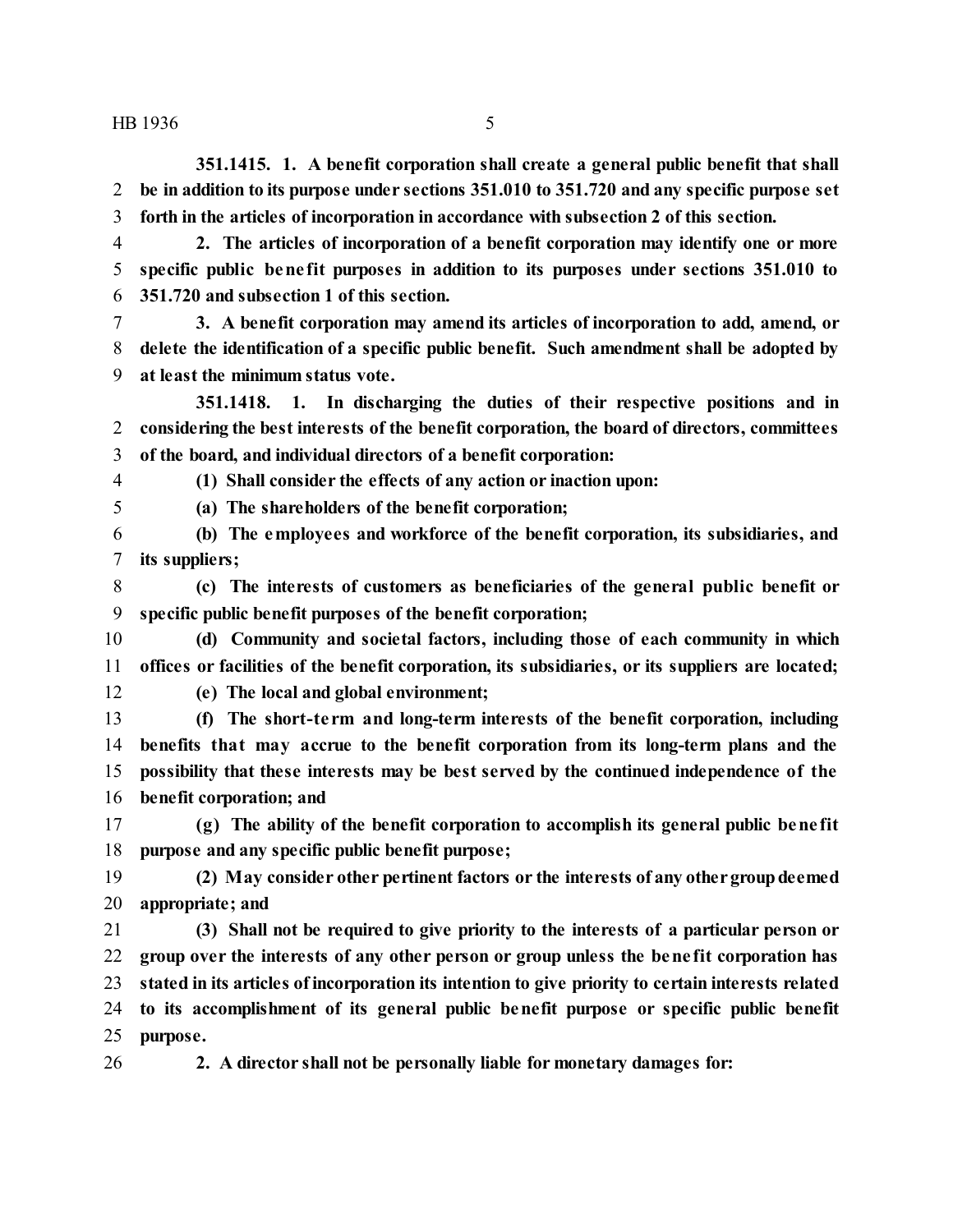**(1) Any action or inaction in the course of performing the duties of a director under subsection 1 of this section if the director was not interested with respect to the action or inaction; or**

 **(2) Failure of the benefit corporation to pursue or create a general public benefit or specific public benefit.**

 **3. A director shall not have a duty to any person that is a beneficiary of the general public benefit purpose or a specific public benefit purpose of a benefit corporation arising from the status of the person as a beneficiary.**

 **4. A director who makes a business judgment in good faith fulfills the duty under this section if the director:**

**(1) Is not interested in the subject of the business judgment;**

 **(2) Is informed with respect to the subject of the business judgment to the extent the director reasonably believes to be appropriate under the circumstances; and**

 **(3) Rationally believes that the business judgment is in the be st inte re sts of the benefit corporation.**

**351.1421. 1. The boardof directors of a benefit corporation may include a director, who:**

**(1) Shall be designated the benefit director; and**

 **(2) Shall have, in addition to the powers, duties, rights, and immunities of the other directors of the benefit corporation, the powers, duties, rights, and immunities provided in this section.**

 **2. The benefit director shall be elected, and may be removed, in the same manner that directors of any board of directors for a corporation are e lected and removed under sections 351.010 to 351.526 and shall be an individual who is independent. The benefit director may serve as the benefit officer at the same time as serving as the benefit director. The articles of incorporation or bylaws of a benefit corporation may prescribe additional qualifications of the benefit director consistent with this subsection.**

 **3. The benefit corporation shall include in its annual benefit report to shareholders a report that shall address all of the following:**

 **(1) Whether the benefit corporation acted in accordance with its general public benefit purpose and any specific public benefit purpose in all material respects during the period covered by the report;**

 **(2) Whether the directors and officers complied with subsection 1 of section 351.1418 and subsection 1 of section 351.1424, respectively; and**

 **(3) Whether the benefit corporation or its directors or office rs failed to act or comply in the manner described in subdivisions (1) and (2) of this subsection and, if so, a**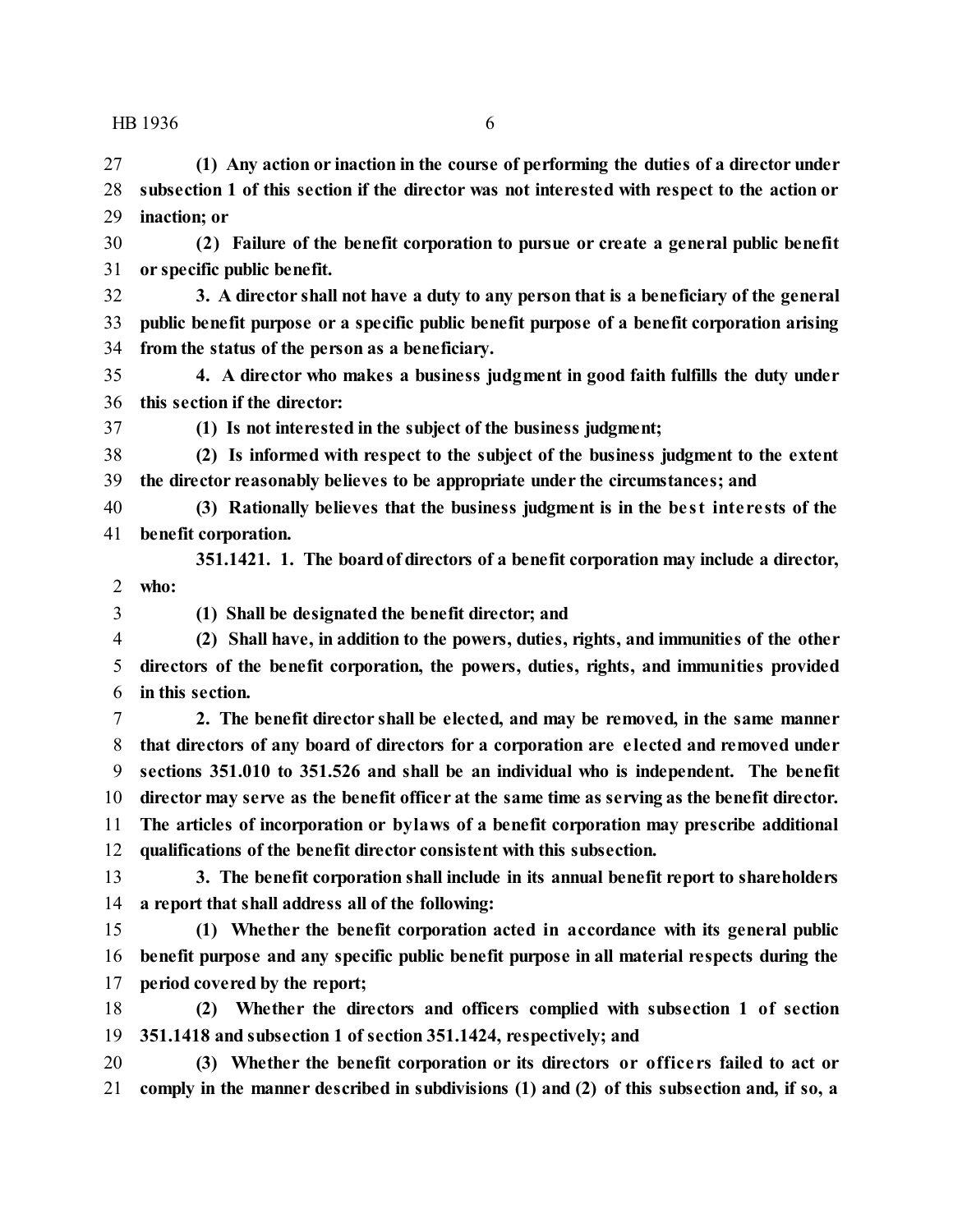**description of the ways in which the benefit corporation or its directors or office rs failed to act or comply.**

 **4. The act or inaction of an individual in the capacity of a benefit director shall constitute for all purposes an act or inaction of that individual in the capacity of a director of the benefit corporation.**

 **5. Regardless if the articles of incorporation or bylaws of a benefit corporation include a provision eliminating or limiting the personal liability of directors authorized by section 351.055, a benefit director shall not be personally liable for an act or inaction in his or he r capacity as a benefit director unless the act or inaction constitutes self-dealing, willful misconduct, or a knowing violation of law.**

**351.1424. 1. Each officer of a benefit corporation shall consider the interests and factors described in subsection 1 of section 351.1418 in the manner provided in subsection 1 of section 351.1418 if:**

**(1) The officer has discretion to act with respect to a matter; and**

 **(2) It reasonably appears to the officer that the matter may have a material effect on the creation by the benefit corporation of a general public bene fit or a specific public benefit identified in the articles of incorporation of the benefit corporation.**

 **2. Except as provided in the articles of incorporation, an officer is not personally liable for monetary damages for:**

 **(1) Any action or inaction in the course of performing the duties of an officer under subsection 1 of this section if the officer was not interested with respect to the action or inaction; or**

 **(2) Failure of the benefit corporation to pursue or create a general public benefit or specific public benefit.**

 **3. An officer does not have a duty to a person that is a beneficiary of the general public benefit purpose or a specific public benefit purpose of a benefit corporation arising from the status of the person as a beneficiary.**

 **4. An officer who makes a business judgment in good faith fulfills the duty under this section if the officer:**

**(1) Is not interested in the subject of the business judgment;**

 **(2) Is informed with respect to the subject of the business judgment to the extent the officer reasonably believes to be appropriate under the circumstances; and**

 **(3) Rationally believes that the business judgment is in the best interests of the benefit corporation.**

**351.1427. 1. A benefit corporation may have an officer designated as the benefit officer.**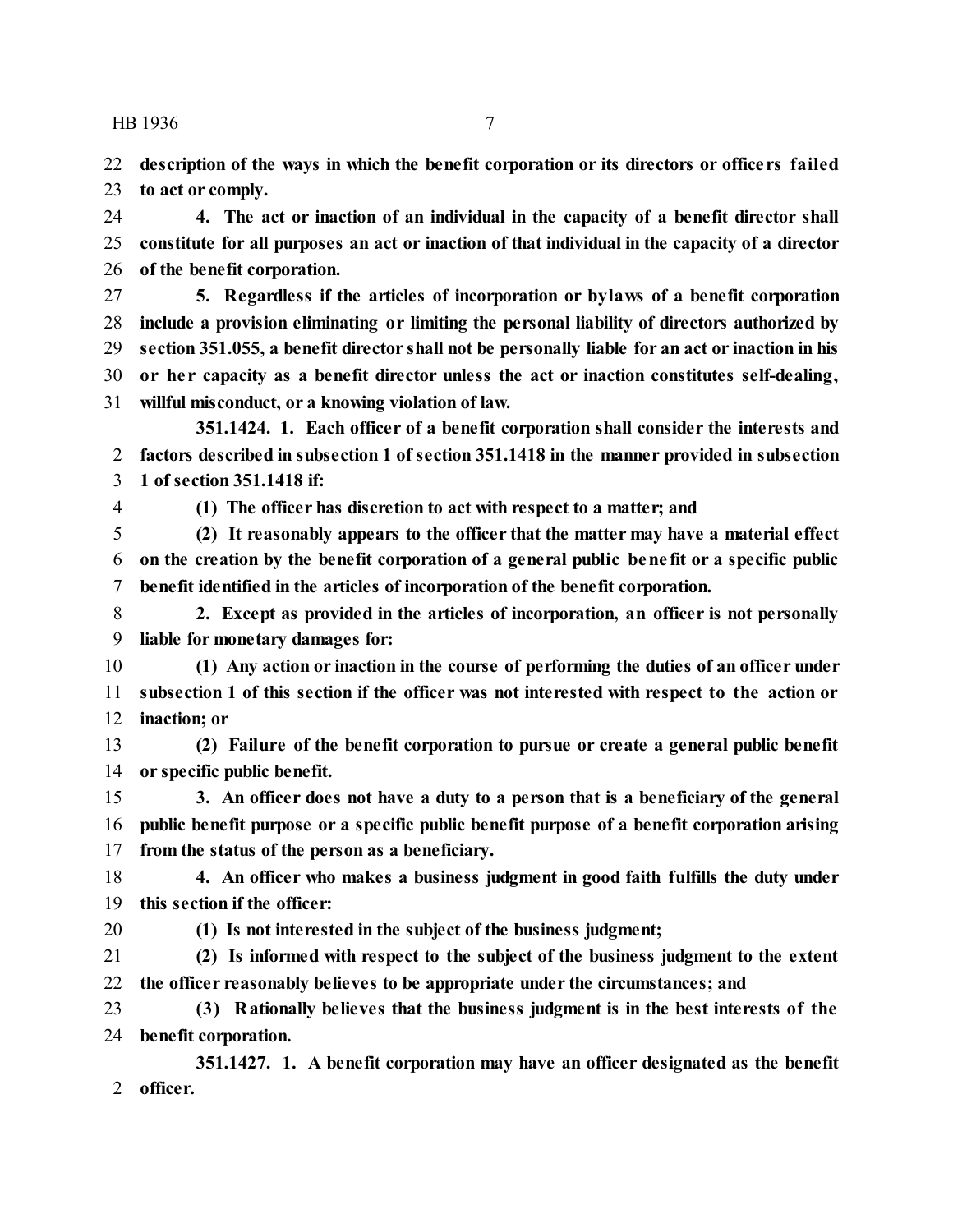**2. A benefit officer shall have: (1) The powers and duties relating to the purpose of the corporation to create a general public benefit or specific public benefit provided: (a) By the bylaws; or (b) Absent controlling provisions in the bylaws, by resolutions or orders of the board of directors; and (2) The duty to prepare the benefit report required by section 351.1433. 351.1430. 1. A benefit corporation shall prepare an annual benefit report including all of the following: (1) A narrative description of: (a) The ways in which the benefit corporation pursued a general public benefit during the year and the extent to which a general public benefit was created; (b) Both: a. The ways in which the benefit corporation pursued a specific public benefit that the articles of incorporation state is the purpose of the benefit corporation to create; and b. The extent to which that specific public benefit was created; (c) Any circumstances that have hindered the creation by the benefit corporation of a general public benefit or specific public benefit; and (d) The process and rationale for selecting or changing the third-party standard used to prepare the benefit report; (2) An assessment of the ove rall social and environmental performance of the benefit corporation against a third-party standard: (a) Applied consistently with any application of that standard in prior benefit reports; or (b) Accompanied by an explanation of the reasons for: a. Any inconsistent application; or b. The change to that standard from the one used in the immediately prior report; (3) The name of the benefit director and the benefit officer, if any, and the address to which correspondence to each of them may be directed; (4) The compensation paid by the benefit corporation during the year to each director in the capacity of a director; (5) The statement of the benefit director described in subsection 3 of section 351.1424; (6) A statement of any connection between the organization that established the third-party standard, or its directors, officers, or any holder of five percent or more of the governance inte re sts in the organization, and the benefit corporation or its directors,**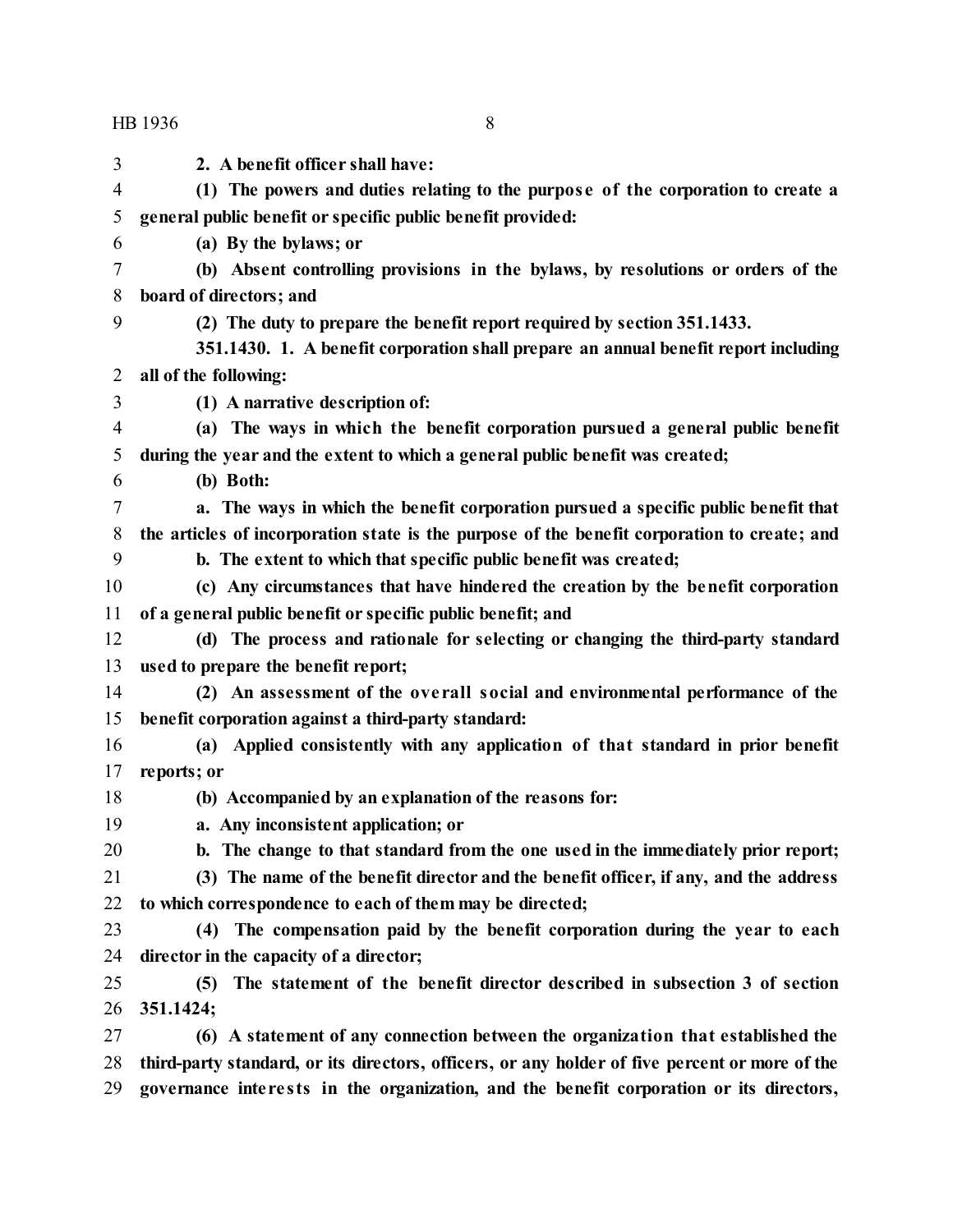**office rs, or any holder of five percent or more of the outstanding shares of the benefit corporation, including any financial or governance relationship that might materially affect the credibility of the use of the third-party standard; and**

 **(7) If the benefit corporation has dispensed with or restricted the discretion or powers of the board of directors, a description of the persons who exercise the powers, duties, and rights and who have the immunities of the board of directors.**

 **2. If, during the year covered by a benefit report, a benefit director resigned from or refused to stand for reelection to the position of benefit director, or was removed from the position of benefit director, and the benefit director furnished the benefit corporation with any written correspondence concerning the circumstances surrounding the resignation, refusal, or removal, the benefit report shall include that correspondence as an exhibit.**

 **3. Neither the benefit report nor the assessment of the performance of the benefit corporation in the benefit report required by subdivision (2) of subsection 1 of this section needs to be audited or certified by a third-party standards provider.**

**351.1433. 1. A benefit corporation shall send its annual benefit report to each shareholder:**

 **(1) Within one hundred twenty days following the end of the fiscal year of the benefit corporation; or**

 **(2) At the same time that the benefit corporation delivers any other annual report to its shareholders.**

 **2. A benefit corporation shall post all of its benefit reports on the public portion of its website, if any, but the compensation paid to directors and financial or proprietary information included in the benefit reports may be omitted from the benefit reports as posted.**

 **3. If a benefit corporation does not have a website, the benefit corporation shall provide a copy ofits most recent benefit report, without charge, to any person that requests a copy, but the compensation paid to directors and financial or proprietary information included in the benefit report may be omitted from the copy of the benefit report provided.**

**351.1435. 1. (1) Except in a benefit enforcement proceeding, no person may bring an action or assert a claim against a bene fit corporation or its directors or officers with respect to:**

 **(a) Failure to pursue or create a general public benefit or a specific public benefit set forth in its articles of incorporation; or**

 **(b) Violation of an obligation, duty, or standard of conduct under sections 351.1400 to 351.1435.**